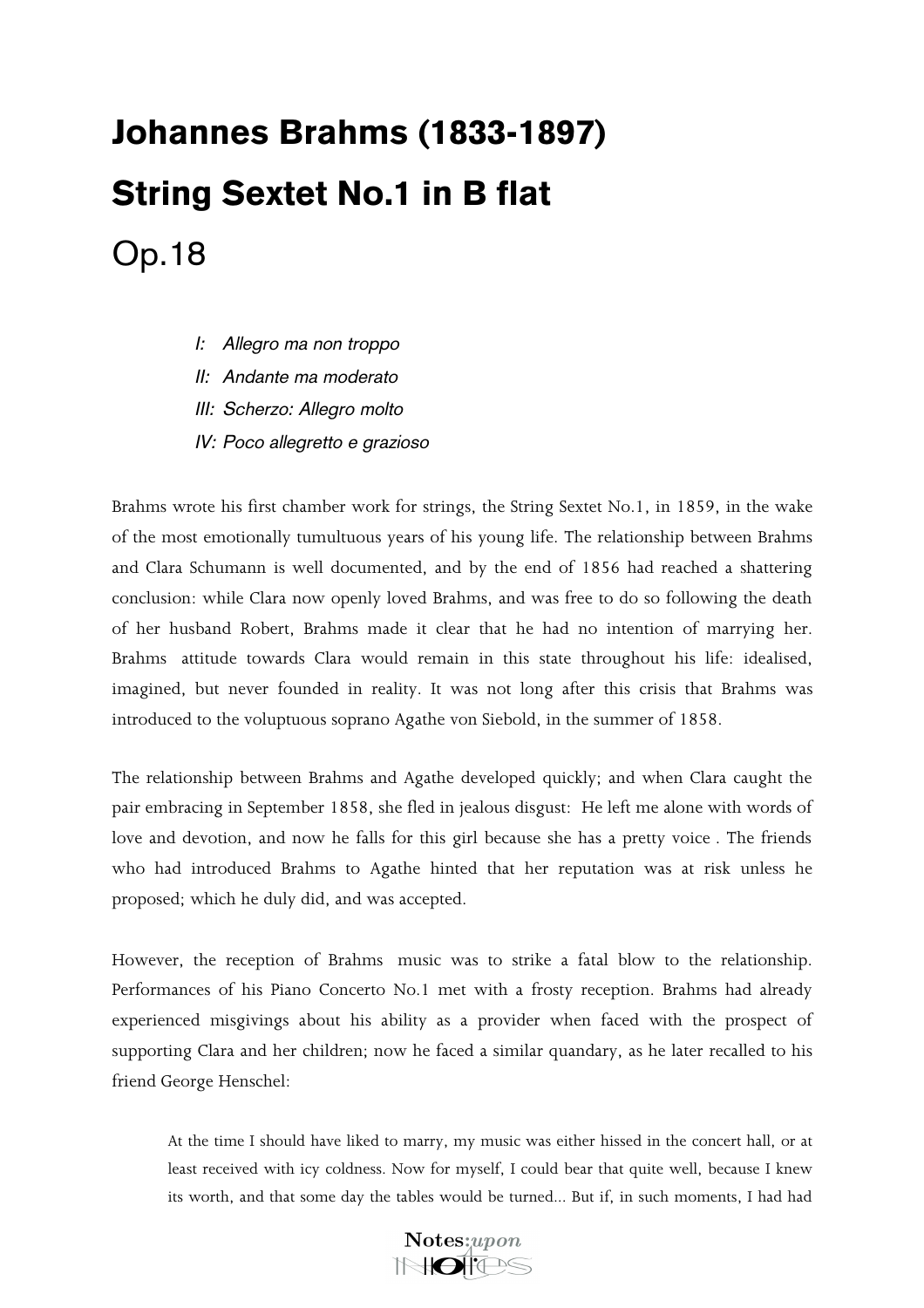to meet the anxious, questioning eyes of a wife with the words another failure I could not have borne that!

This attitude prompted the fateful note to Agathe, in which Brahms tried to camouflage his painful meaning amid passionate declarations: I love you! I must see you again! But I cannot wear fetters! Agathe wrote to Brahms ending the engagement and returning his ring. Brahms was full of remorse, telling a friend: I have played the scoundrel towards Agathe.

It was not long after this series of events that Brahms wrote his String Sextet No.1. However, while the songs of the 1860s betray much of what Brahms was feeling at this time, the first sextet cannot be interpreted as a direct reflection of external events. Nevertheless, the nature of Brahms personality can offer an insight into his choice of genre. He was uncomfortable with comparisons between himself and those he admired as demonstrated by his trepidation at the prospect of stepping into Robert Schumann s shoes as Clara s husband. To attempt a string quartet would, similarly, have drawn comparisons with Beethoven. The sextet was a safer choice.

The fuller sonority of the string sextet also suited Brahms love of weaving rich contrapuntal tapestries; and the presence of a second cello allowed for the exploitation of the first cellos melodic capabilities, which Brahms clearly valued (as in the cello solo which opens the Second Piano Concertos *Andante*). The Sextet No.1 duly begins with a cello theme, answered by first violin and first viola in octaves a device suggested by Brahms friend the violinist Joseph Joachim, who led the work s premiere in Hanover in October 1860. This opening movement, based upon an Austrian L ndler, unfolds with a sense of surging forward momentum, swept along on a current of imitative rhythms.

Despite the complexity of their relationship, Brahms was joined at the Sextet s premiere by Clara Schumann, for whom he made a piano arrangement of the second movement as a birthday present. This movement begins with a sombre, studied theme treated to a series of variations in which Brahms learned, technical execution is offset by stormy Romantic gestures, the whole lightened by the fourth and fifth variations in D major, when lyricism and levity creep in.

Brahms need not have dreaded comparisons: his Scherzo has all the *joie de vivre* of Haydns, or indeed Beethovens, most unbuttoned quartet-writing. Joachim ventured to suggest amendments to the expansive rondo finale, requesting more contrast between the themes. But Brahms remained stubbornly true to his convictions and didn t change a note.

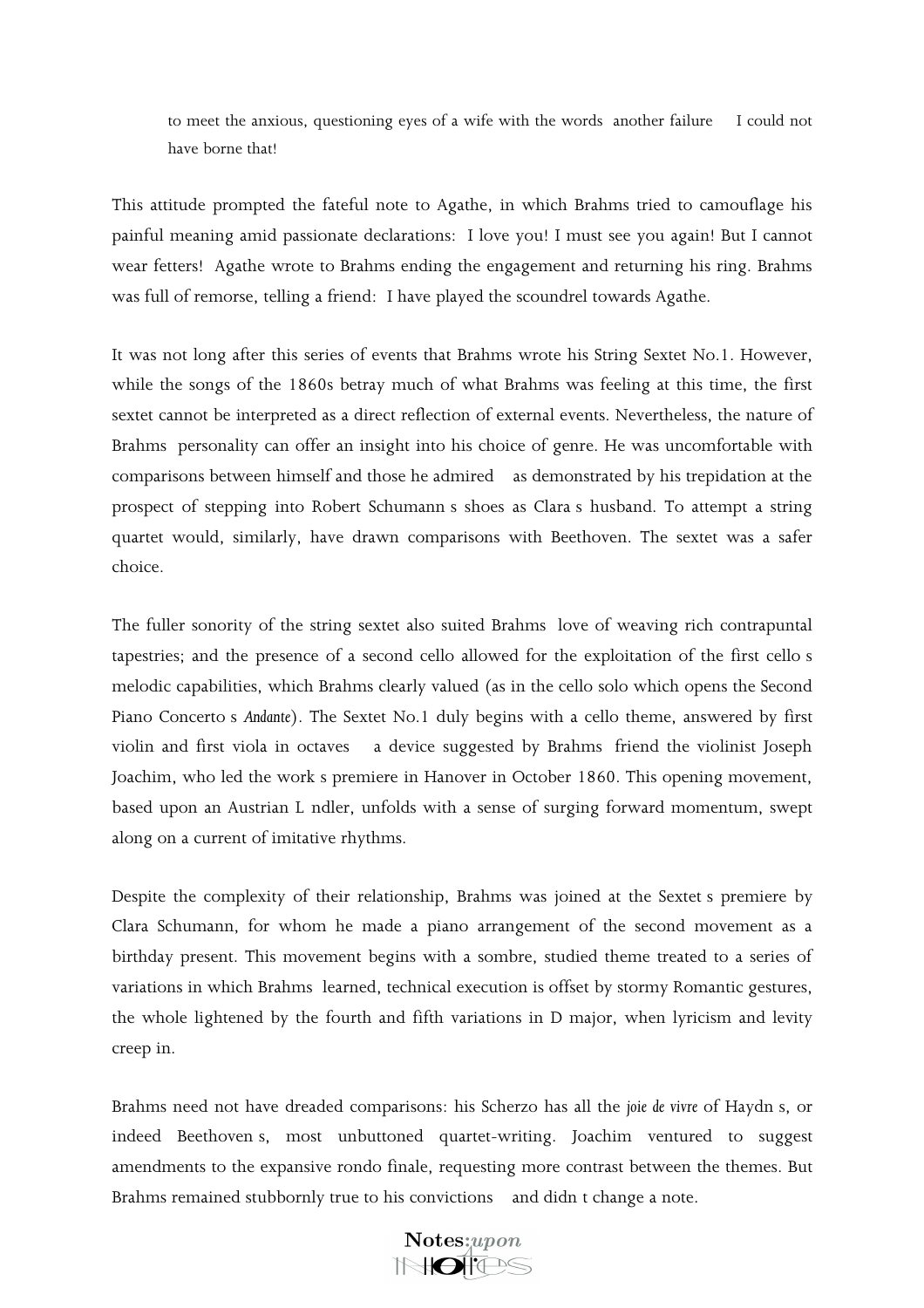## Arnold Schoenberg (1874-1951) *Verklärte Nacht* (Transfigured Night) Op.4 for string sextet (after a poem from *Weib*

*und Welt* by Richard Dehmel, 1863-1920)

- I. *Sehr langsam* (Stanza 1)
- II. *Etwas bewegter* (Stanza 2)
- III. *Schwer betont* (Stanza 3)
- IV. *Sehr breit und langsam* (Stanza 4)
- V. *Sehr ruhig* (Stanza 5)

Arnold Schoenbergs name has become synonymous with the hugely innovative twelve-tone serial techniques he pioneered, and for the influence of these techniques on his most prominent students, Alban Berg and Anton Webern. Schoenberg first abandoned tonality in 1908, and by 1920 had developed serialism, which he continued to employ rigorously until the 1930s ushered in his use of more diverse stylistic methods. These developments all too frequently overshadow Schoenberg s early tonal works, some of which show the composer still feeling his way, but others, like *Verkl rte Nacht*, demonstrate real depth and skill.

These early works show, in particular, the influence of Wagner and Brahms. Schoenberg orchestrated the latter s Piano Quartet in G minor, Op.25 strictly in the style of Brahms, and would champion his music throughout his teaching career, as reminiscences from his students attest. The pianist Lona Truding studied with Schoenberg at the Schwarzwald School Seminar, later recalling that: ...it was only via Schoenberg that I learned to appreciate Mozart, that I learned to appreciate Wagner, and above all, I learned to appreciate Brahms especially the chamber music. Similarly, musicologist Erwin Ratz claimed that Schoenberg never spoke about modern music to any student who was not able to, let s say, write a string quartet in Brahms style well. He said, If he can t do that, I will not talk to him about new music under any circumstances.

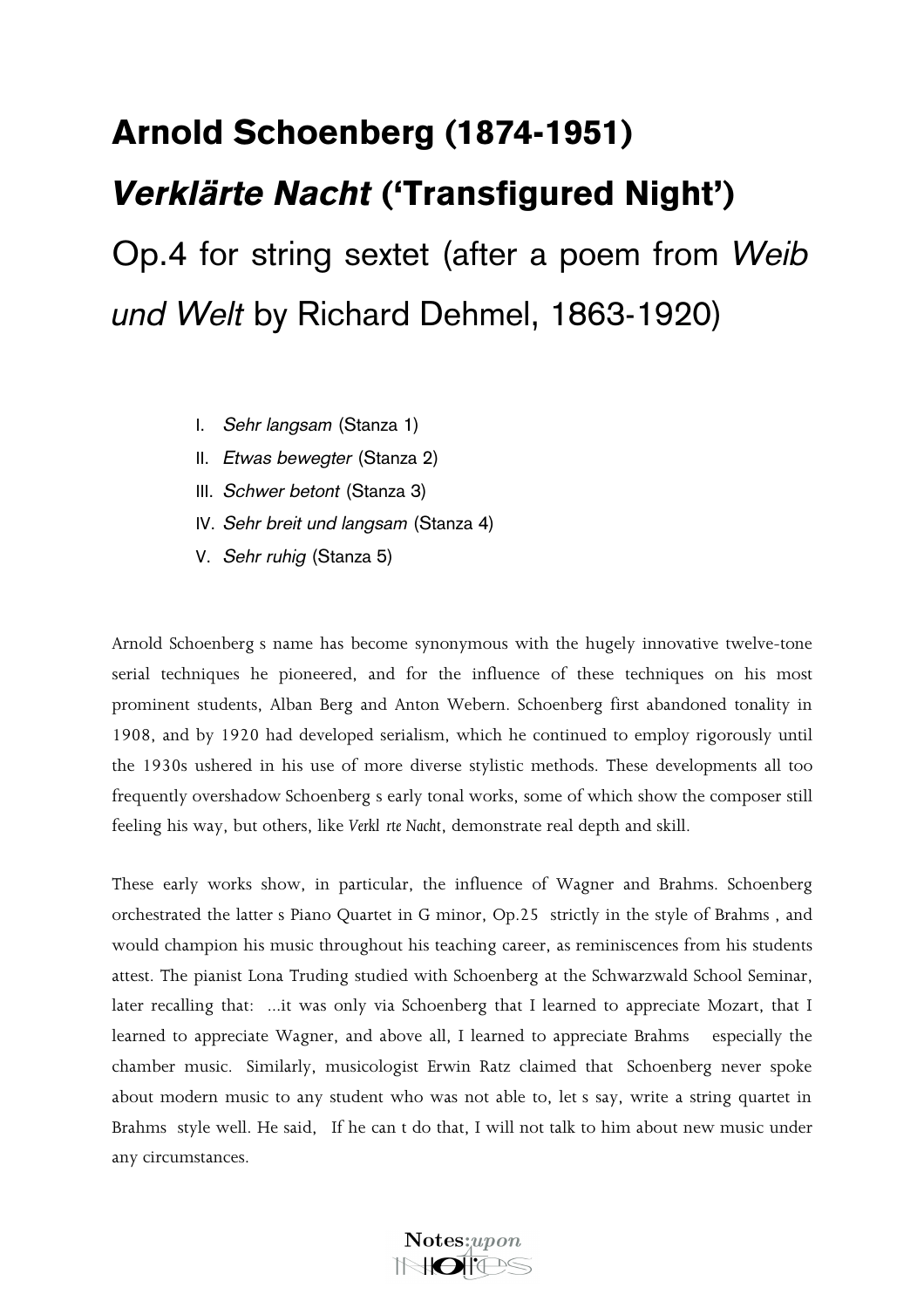Schoenberg received encouragement from Brahms via Alexander Zemlinsky, who taught Schoenberg until about 1900; it was Zemlinsky who showed the older composer two movements of Schoenbergs early Quartet in D major. Brahms was impressed. In 1933, Schoenberg wrote the intriguing essay Brahms the Progressive (revised in 1947), in which he hailed Brahms as the legitimizing model of history for the radical innovations of modernism, with particular emphasis on his use of irregular rhythms and phrasing. Schoenbergs last book, *Structural Functions of Harmony* (1948) also includes analysis of Brahms enriched harmony and employment of remote tonalities.

The influences of Brahms, Wagner and Mahler are audible in what is considered Schoenberg s first significant work, the one-movement string sextet *Verklärte Nacht*, Op.4 of 1899 (which he later arranged for string orchestra). The work was inspired by a poem by Richard Dehmel, whose texts Schoenberg also set in numerous songs written during the same year. The poem, from Dehmels collection *Weib und Welt* (Woman and World) of 1896, is a moving depiction of a woman admitting to her new lover that she is pregnant by a stranger. The man responds by embracing the unborn child as his own; thus the scene is transformed from tension to joy. Writing about the work in 1950, Schoenberg describes this resolution at the end of the sextet:

...A long coda section concludes the work. Its material consists of themes of the preceding parts, all of them modified anew, so as to glorify the miracles of nature that have changed this night of tragedy into a transfigured night.

However, while Schoenberg s music captures the poem s shifts in mood using five sections to correspond with the poems structure the composer wrote in 1950 that the piece is different from other illustrative compositions, first by not being for orchestra, but for a chamber group; second, because it does not illustrate any action or drama, but was restricted to portray nature and to express human emotions. It seems that, due to this attitude, my composition has gained qualities which can satisfy even if one does not know what it illustrates; or, in other words, it can be appreciated as pure music.

The sextet s premiere was given on 18 March, 1902 by the  $Ros\mathcal{O}$  Quartet which had also played premieres of late Brahms quartets with Franz Jelinek as the second viola player and Franz Schmidt on second cello. The reception was controversial Schoenberg later said it was hissed and caused riots and fist fights but has since proved his most popular work.